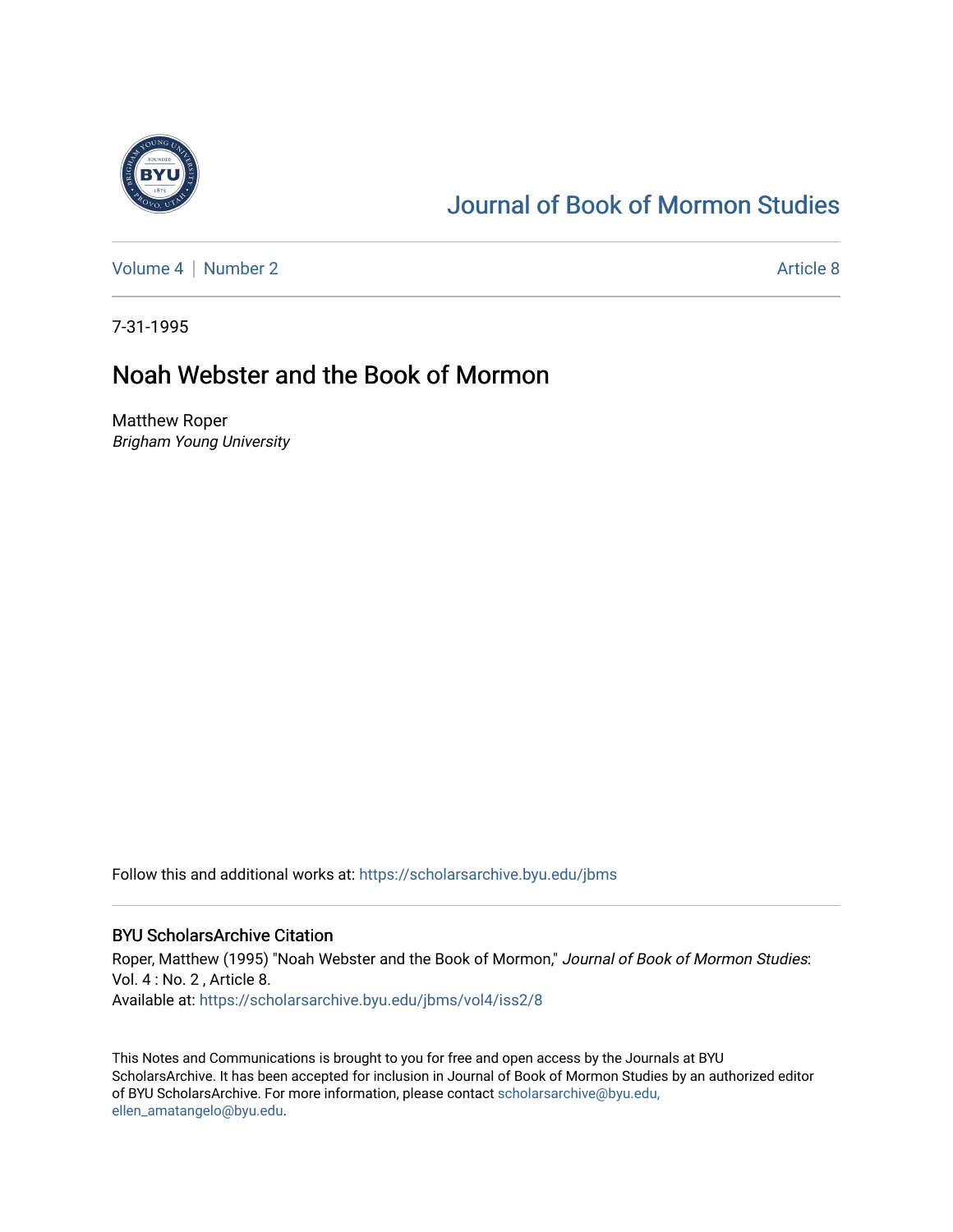

NEAL A. MAXWELL INSTITUTE FOR RELIGIOUS SCHOLARSHIP

BRIGHAM YOUNG UNIVERSITY . PROVO, UTAH

- Notes and Communications: Noah Webster and the Book of Mormon **Title**
- **Author(s)** Matthew Roper
- *Journal of Book of Mormon Studies* 4/2 (1995): 142–46. **Reference**
	- 1065-9366 (print), 2168-3158 (online) **ISSN**
	- Book of Mormon descriptions of defensive fortifications are not attributable to specific nineteenth-century sources but rather to the English vocabulary of the day. **Abstract**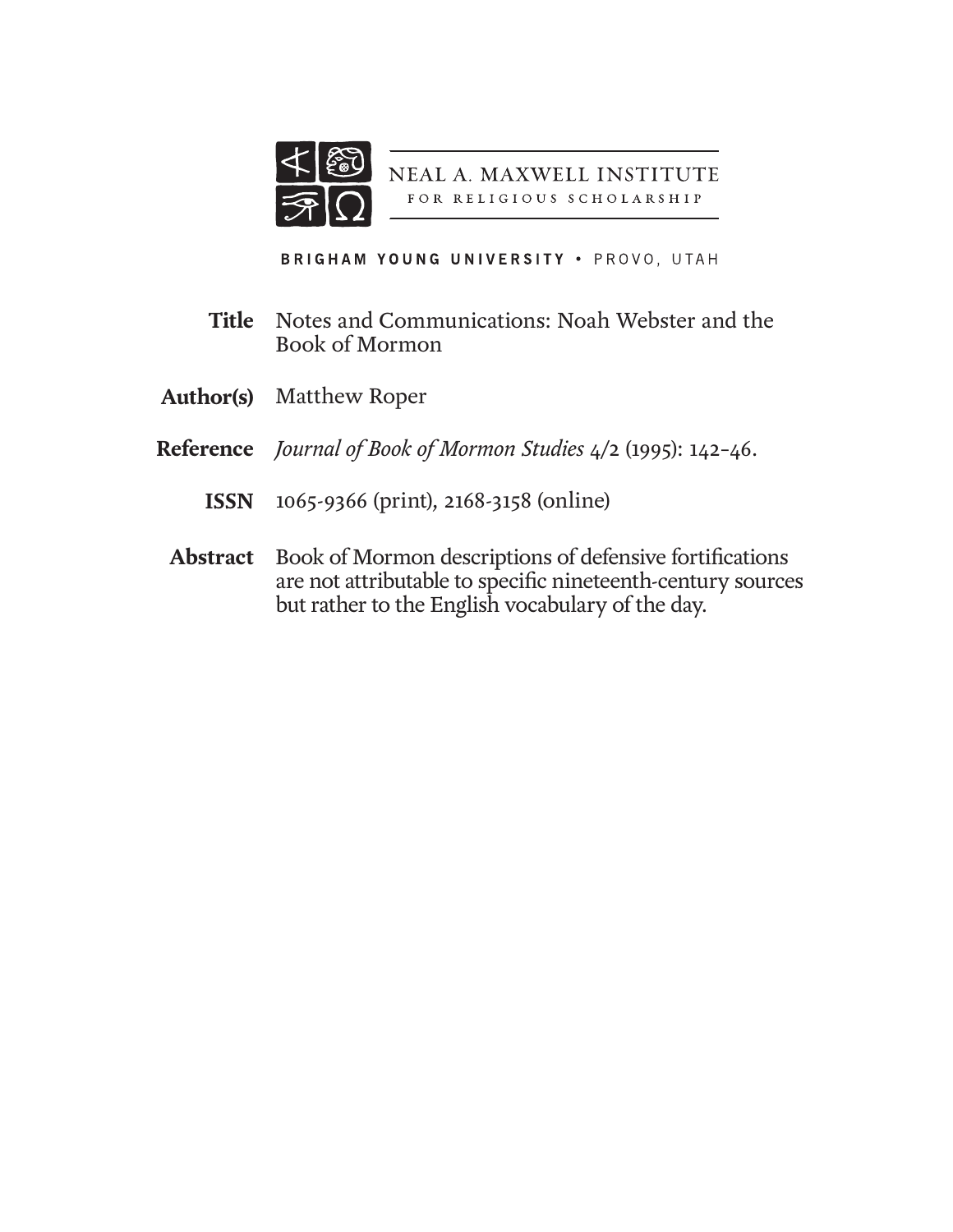#### NOTES AND COMMUNICATIONS

## Noah Webster and the Book of Mormon

#### Matthew Roper

"The Book of Mormon critics," wrote Hugh Nibley in 1959, "have made an art of explaining a very big whole by a very small part. The game is to look for some mysterious person or document from which Joseph Smith might have gotten a few simple and obvious ideas and then cry triumphantly. 'At last we have it! Now we know where the Book of Mormon came from!' "I Nibley's observation finds support in a recent article published by anti-Mormon writers Ierald and Sandra Tanner.2 While the

Hugh Nibley, "The Grab Bag," in Hugh Nibley, *The Prophetic Book of Mormon* (Salt Lake City: Deseret Book and FARMS, 1988), 175.

<sup>&</sup>quot;If someone will show me how to draw a circle," cries the youthful Joseph Smith, "I will make you a fine Swiss watch!" So Joachim or Anselm or Ethan Smith or Rabelais or somebody takes a stick and draws a circle in the sand, and forthwith the adroit and wily Joseph turns out a beautiful running mechanism that tells perfect time!

This is not an exaggeration. The Book of Mormon in structure and design is every bit as complicated, involved, and ingenious as the works of a Swiss watch, and withal just as smoothly running. . . . The writer of that book brought together thousands of ideas and events and knit them together in a most marvelous unity. Yet the critics like to think they have explained the Book of Mormon completely if they can just discover where Joseph Smith *might* have got one of his ideas or expressions!" (Jbid.)

Jerald and Sandra Tanner, "The Book of Mormon: Ancient or Modern," *Salt Lake City Messenger 84 (April 1993): 5-10.*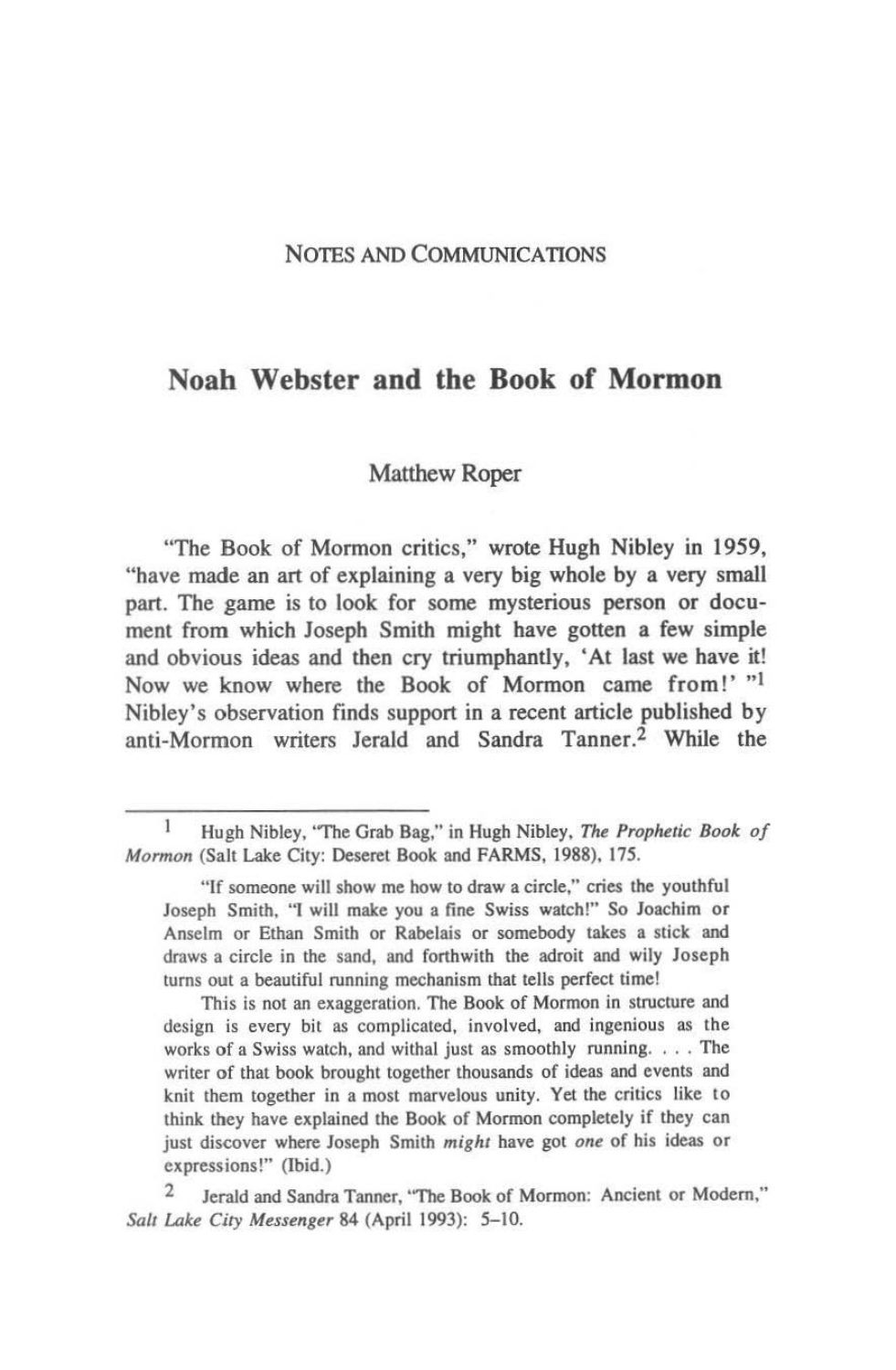Tanners' article is largely devoid of merit, it provides an excellent illustration of Nibley's point.

After perusing the pages of James Adair's book *The History of the American Indians,3* the Tanners triumphantly announce what they describe as a "startling discovery." According to our zealous researchers, Adair's work contains a passage so similar to phrases found in Book of Mormon descriptions of Nephite fortifications "that we could not escape the conclusion that Joseph Smith either had the book in hand or a quotation from it when he was writing the Book of Mormon."4 The passage as cited by the Tanners reads:

Through the whole continent, and in the remotest woods, are traces of their ancient warlike disposition. We frequently met with great mounds of earth, either of a circular, or oblong fonn, having a strong breastwork at a distance around them, made of the clay which had been dug up in forming the ditch on the inner side of the enclosed ground, and these were their forts of security against an enemy.... About 12 miles from the upper northern parts of the Choktah country, there stand ... two oblong mounds of earth ... in an equal direction with each other. . . . A broad deep ditch inclosed those two fortresses, and there they raised an high breast-work, to secure their houses from the invading enemy.5

The Tanners report that they were first struck by the words *their fons of security:* "These identical words are found in the book of Alma!" (Alma 49:18). In addition to this "striking parallel," these forts of security, surprisingly enough, are said to *secure* their occupants *against an enemy.* The Tanners further note parallel words and phrases such as the word *breastwork*  (Alma 53:4) and a reference to *the ditch* and to mounds or banks *of earth, which had been dug* (Alma 49:18). "We find it extremely hard to believe that all of these similar word patterns

<sup>3</sup>  1775). James Adair, *The History of the American Indians* (london: Dilly,

<sup>4</sup>  Tanner and Tanner, ''The Book of Mormon: Ancient or Modem," 5.

<sup>,</sup>  Ibid., 6. emphasis in Original.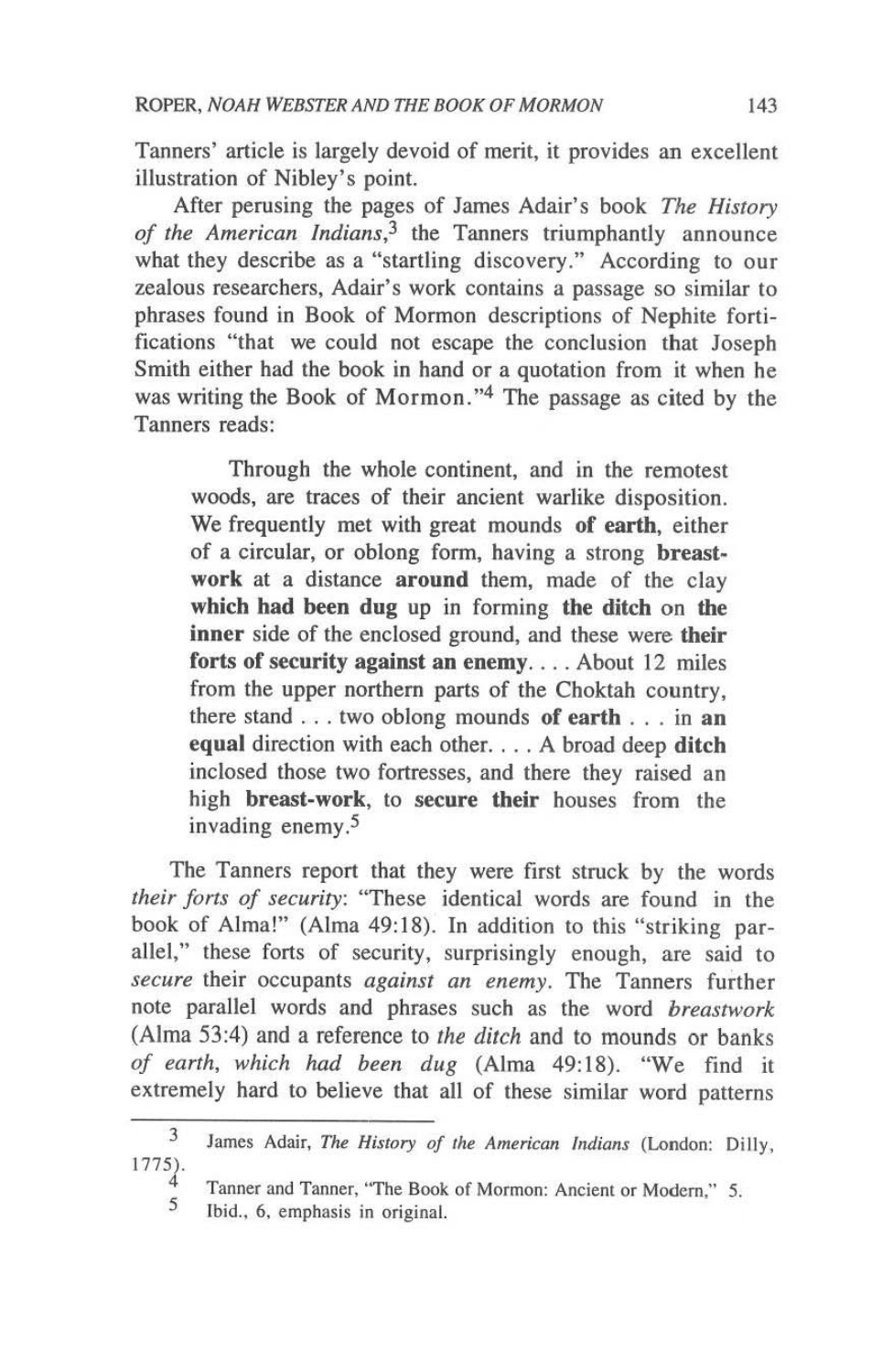could happen by chance." Since, as the Tanners argue, none of these words or phrases occur in the Bible. "The evidence seems to indicate that the source was Adair's book."<sup>6</sup>

In regard to the above comparison, several observations are in order. First, Adair's description is limited to one short paragraph, while the Book of Mormon references are spread out over four different chapters. Second, when one compares the two texts with each other it is obvious that the words do not appear in the same order-plagiarism might have been more plausible if the words had appeared in the same order. Some phrases are linked in Adair and yet divided up in a disjointed fashion in the Book of Mormon text and vice versa. Third, even where parallel words occur in the two texts they are not necessarily being used in the same way. Adair, for instance, uses the word *equal* to refer to distance, while the Book of Mormon passage uses *equal* in reference to opportunity. While the word *breastwork* is used in both passages, the Adair passage refers to a breastwork of clay while the Book of Mormon describes a "breastwork of timbers" against which earth was banked. There is no mention of "timbers" in the Adair passage.

Finally. and perhaps most significantly, both Adair's description and Joseph Smith's translation of the Book of Mormon are describing fortifications for warfare and would be expected to use similar English language to describe them. This can be rather easily demonstrated by examining the definitions of words associated with the concept of fortification. To illustrate this point we will list several words that appear in Adair's account with their definitions from Noah Webster's 1828 English dictionary:

FORT,  $n. \ldots 1$ . A fortified place; ... a place surrounded with a *ditch,* rampart, and parapet, or with palisades, stockades, or other means of defense; also, any building or place *fortified for security against an enemy.?* 

FORTIFICATION, n. . . . 2. The art or science of fortifying places to defend them *against an enemy,* by

Ibid. 6

<sup>7</sup> Noah Webster, *An American Dictionary 0/ the English Language,* 2 vols. (New York: Converse. 1828). s.v. "fort."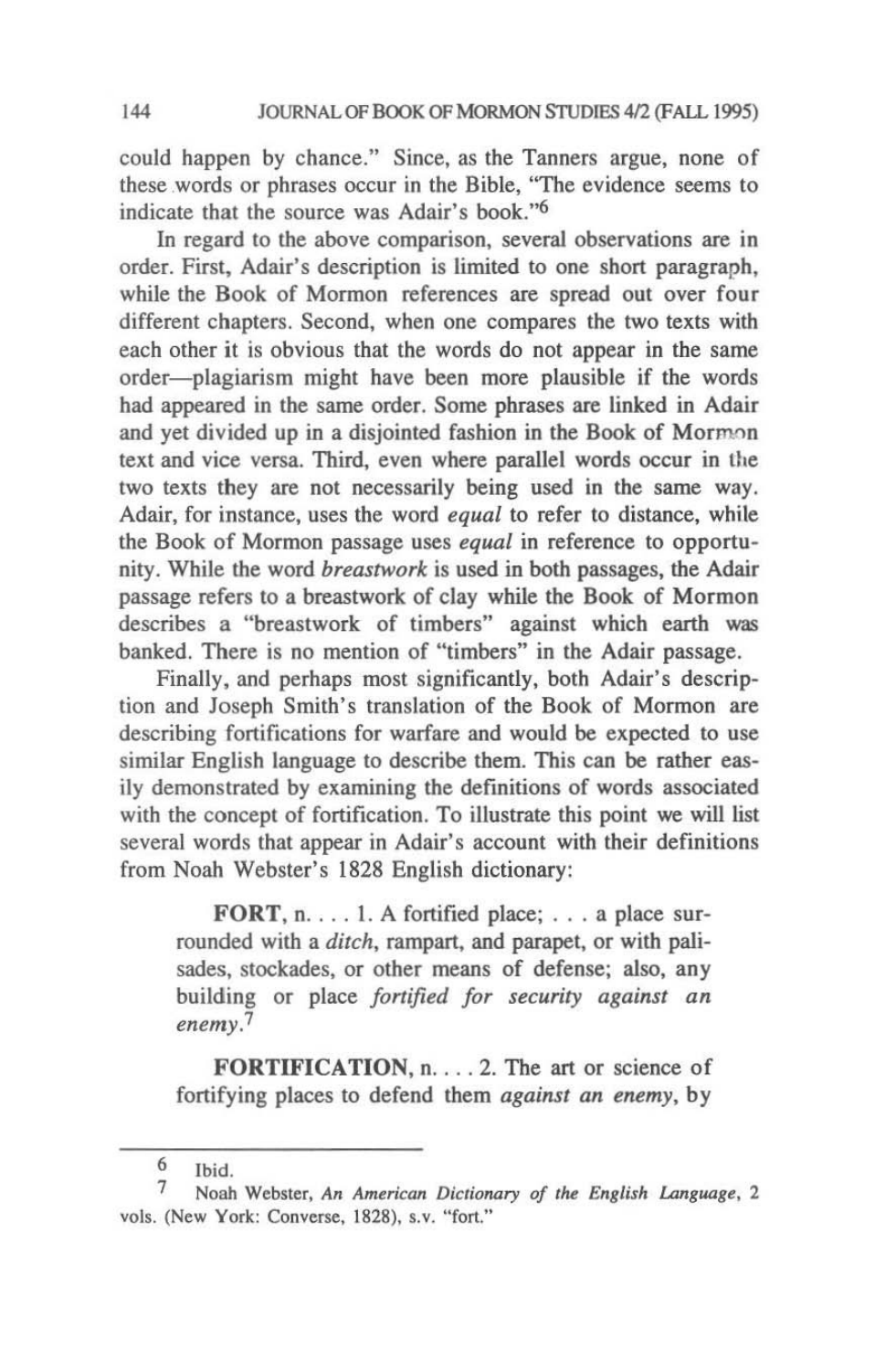means of moats, ramparts, parapets and other bulwarks. 3. Works erected to defend a place against attack. 4. A fortified place.<sup>8</sup>

FORTIFY, v.t. . . . 1. To surround with a wall, *ditch,* palisades or other works, with a view to defend *against* the attacks of *an enemy; to* strengthen and *secure* by *forts,* batteries and other works of art; as to *fortify* a city, town, or harbor. 2. To strengthen against any attack.9

BREAST-WORK, n. . . . In *fortification*, a work thrown up for defense; a parapet.<sup>10</sup>

BANK, n. . . . I. A mound, pile or ridge *of earth,*  raised above the surrounding plain, either as a defense or for other purposes.<sup>11</sup>

**DITCH**,  $n \dots$ . The primary sense is a digging or place *dug.* . . . 1. A trench in the earth made by digging ... for making a fence to guard enclosures or for preventing an enemy from approaching a town or fortress. 12

SECURE, v.t. To guard effectually from danger; to make safe. Fortifications may *secure* a city.13

How are we to explain such "striking" similarities between the fortification vocabulary found in Adair's work, certain passages in the Book of Mormon, and those definitions found in Webster? Did Joseph Smith have both volumes of Webster's 1828 English dictionary "book in hand" while he dictated that text to his scribe? After all, with the exception of proper names, nearly every word found in the Book of Mormon can also be found in Webster. Must we now acknowledge Webster's dictionary as a

<sup>8</sup>  Ibid., s.v. "fortification."

<sup>9</sup>  Ibid., s.v. "fortifY."

 $\frac{10}{11}$  Ibid., s.v. "breast-work."

Ibid., s.v. "bank."

<sup>12</sup> Ibid., s.v. "ditch."

<sup>13</sup> Ibid., s.v. "secure."